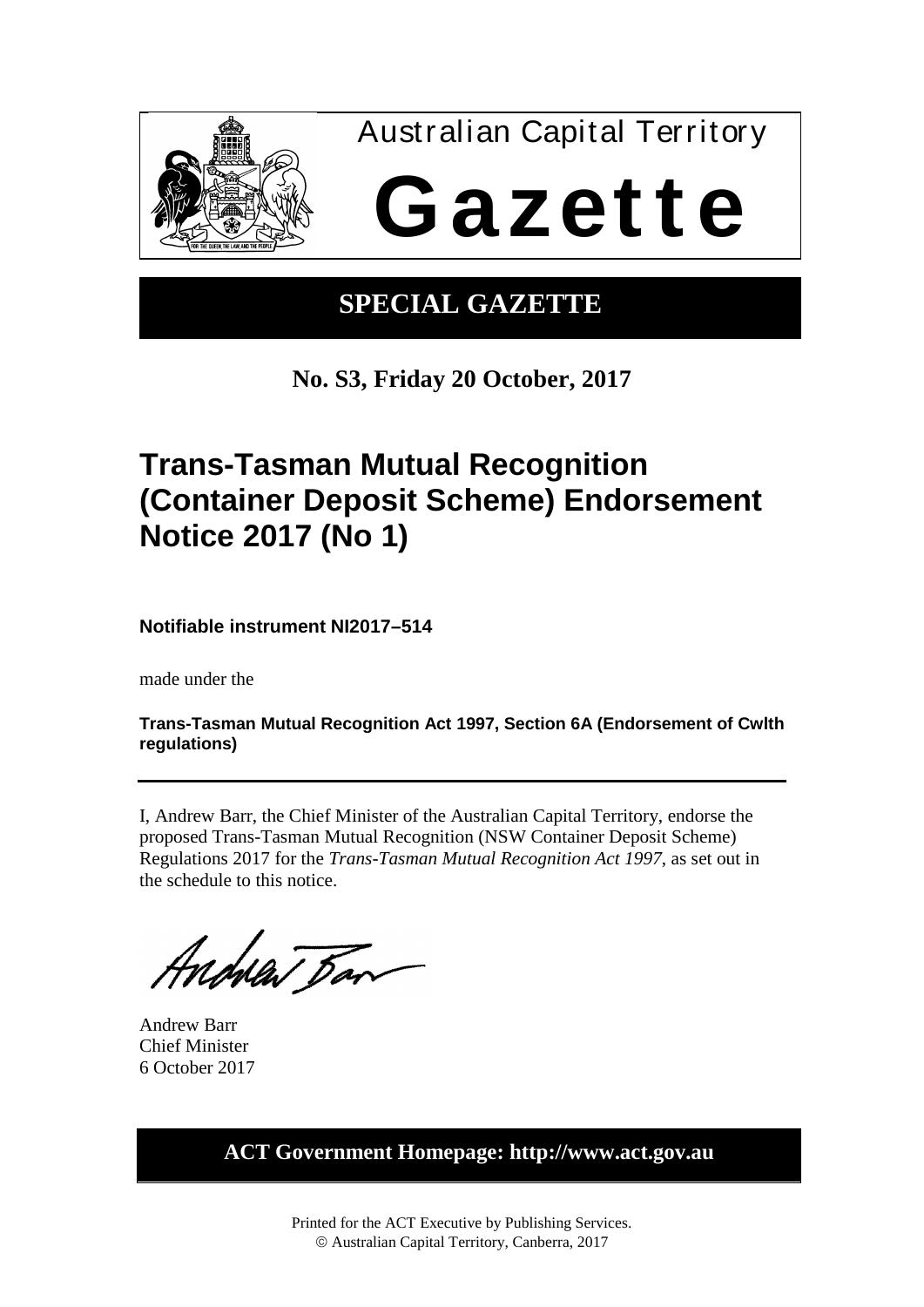**Schedule to Trans-Tasman Mutual Recognition (Container Deposit Scheme) Endorsement Notice 2017 (No 1)**



# **Trans-Tasman Mutual Recognition (NSW Container Deposit Scheme) Regulations 2017**

I, General the Honourable Sir Peter Cosgrove AK MC (Ret'd), Governor-General of the Commonwealth of Australia, acting with the advice of the Federal Executive Council, make the following regulations.

Dated 2017

Peter Cosgrove Governor-General

By His Excellency's Command

Craig Laundy Assistant Minister for Industry, Innovation and Science Parliamentary Secretary to the Minister for Industry, Innovation and Science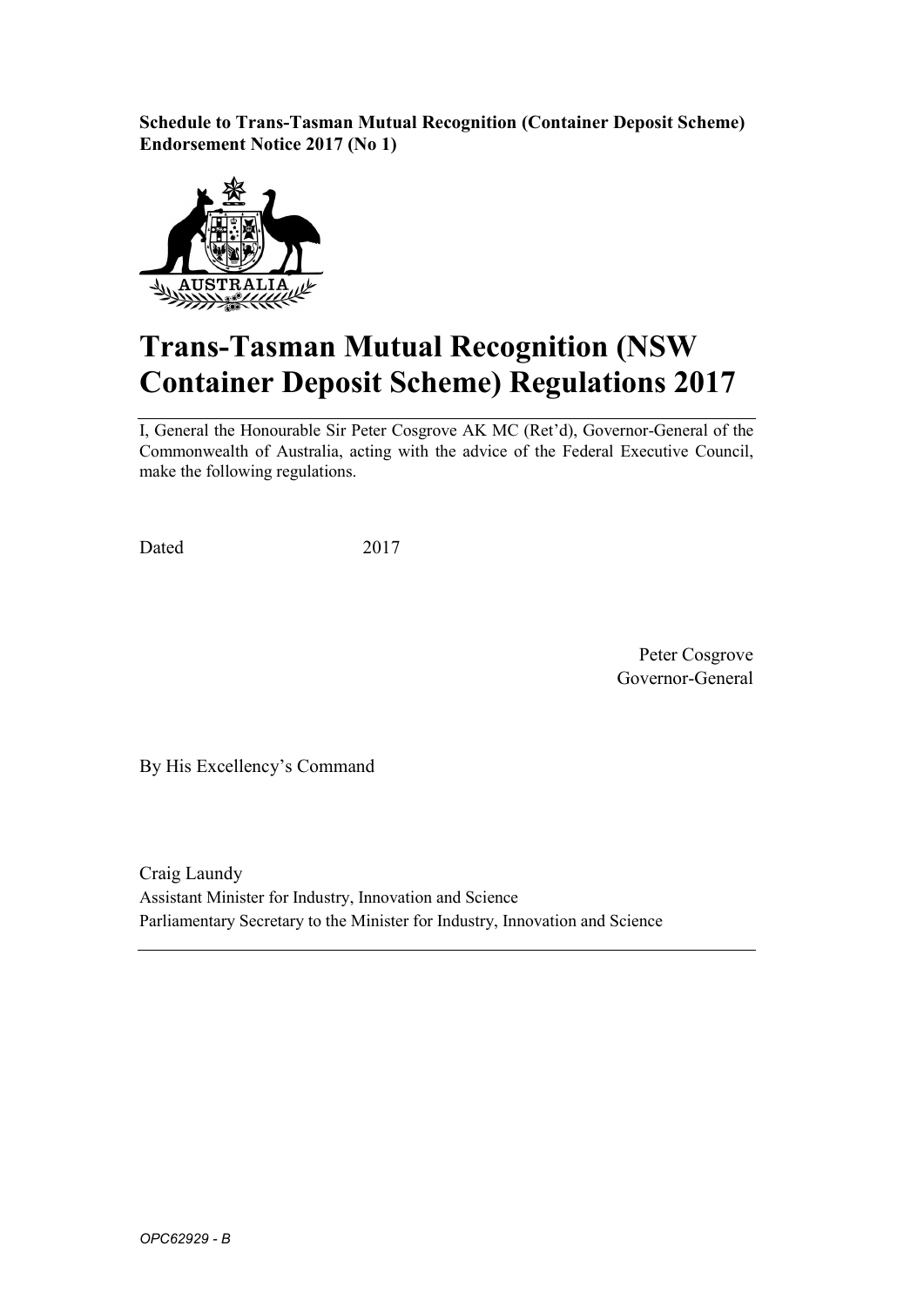### **Contents**

- 1 Name<br>2 Comm
- 2 Commencement<br>3 Authority
- 3 Authority<br>4 Continuati
- 4 Continuation of temporary exemption<br>5 Repeal of this instrument
- Repeal of this instrument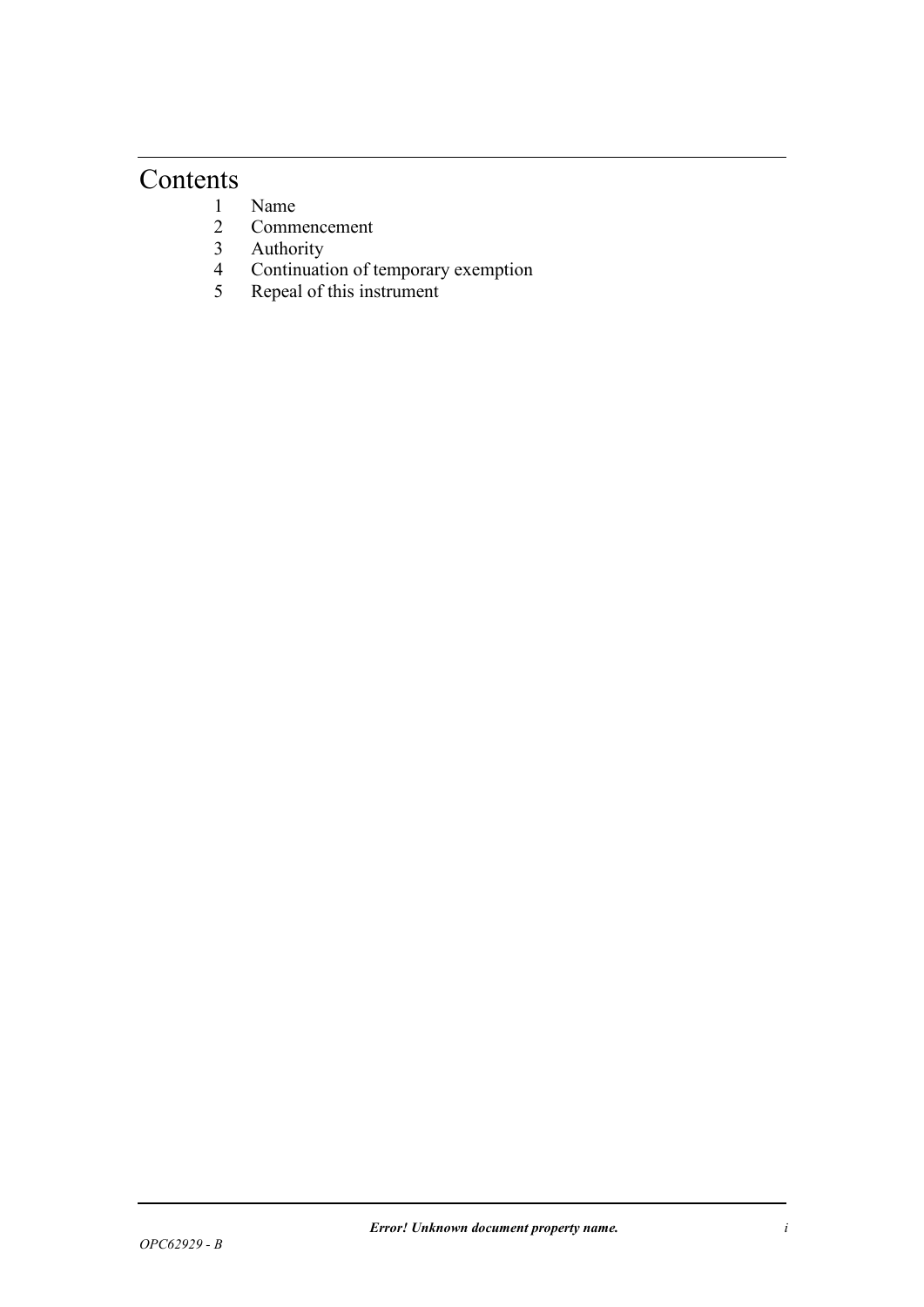#### **1 Name**

This instrument is the *Trans-Tasman Mutual Recognition (NSW Container Deposit Scheme) Regulations 2017*.

#### **2 Commencement**

(1) Each provision of this instrument specified in column 1 of the table commences, or is taken to have commenced, in accordance with column 2 of the table. Any other statement in column 2 has effect according to its terms.

| <b>Commencement information</b>    |                                              |                     |  |
|------------------------------------|----------------------------------------------|---------------------|--|
| Column 1                           | Column 2                                     | Column 3            |  |
| <b>Provisions</b>                  | Commencement                                 | <b>Date/Details</b> |  |
| 1. The whole of this<br>instrument | The day after this instrument is registered. |                     |  |

Note: This table relates only to the provisions of this instrument as originally made. It will not be amended to deal with any later amendments of this instrument.

(2) Any information in column 3 of the table is not part of this instrument. Information may be inserted in this column, or information in it may be edited, in any published version of this instrument.

#### **3 Authority**

This instrument is made under subsection 47(4) of the *Trans-Tasman Mutual Recognition Act 1997*.

#### **4 Continuation of temporary exemption**

For the purposes of subsection 47(3) of the *Trans-Tasman Mutual Recognition Act 1997*, the following are declared to be laws that are exempt from the operation of that Act:

- (a) Part 5 of the *Waste Avoidance and Resource Recovery Act 2001* (NSW);
- (b) all other provisions of that New South Wales Act, to the extent that they relate to the container deposit scheme established by that Part;
- (c) regulations made under that New South Wales Act, to the extent that they relate to that scheme.

#### **5 Repeal of this instrument**

This instrument is repealed 12 months after clause 4 of the *Trans-Tasman Mutual Recognition (New South Wales) Temporary Exemptions Regulation 2016* (NSW) ceases to operate.

Note: That clause ceases to operate at the end of 16 November 2017.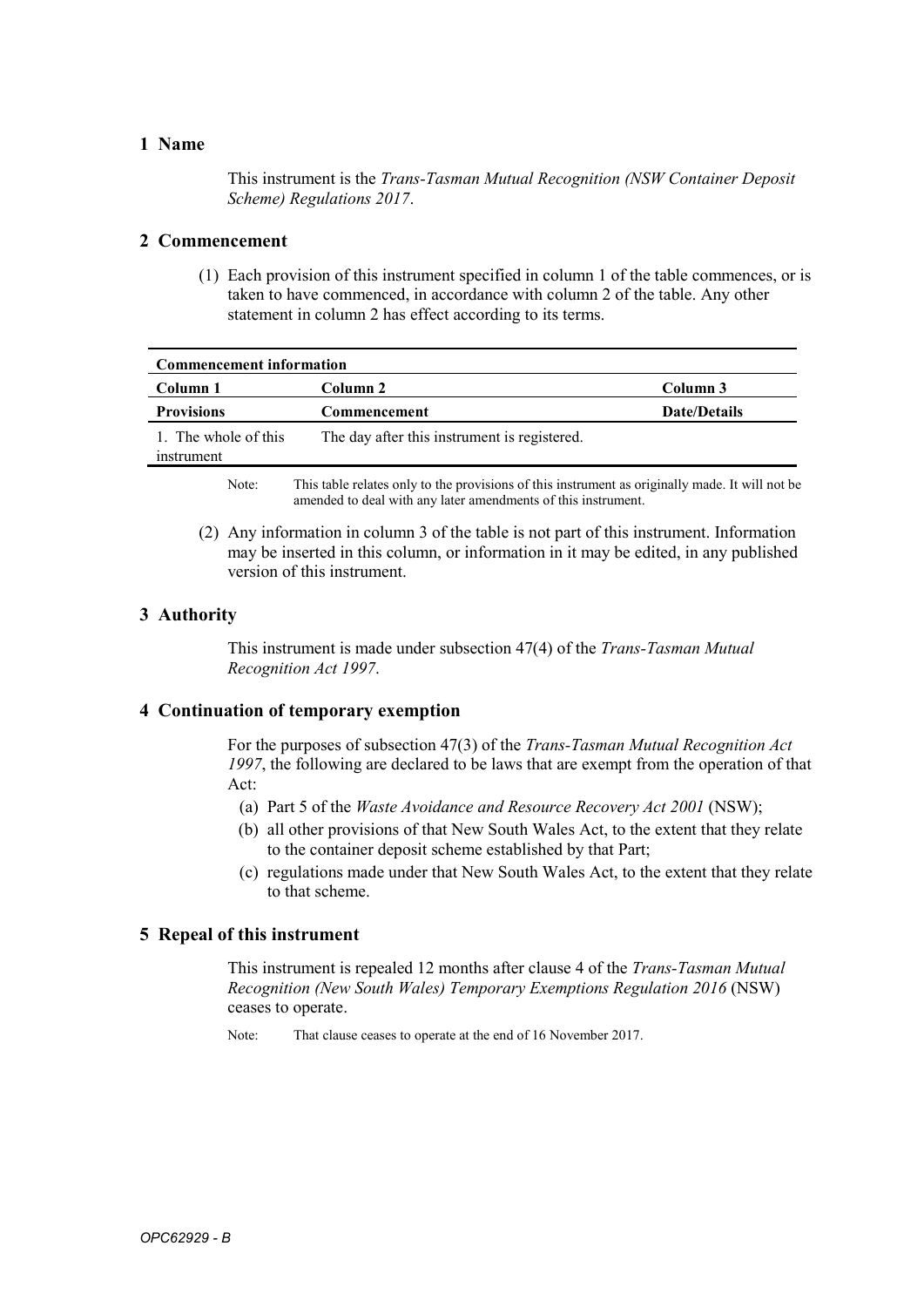Australian Capital Territory

# **Mutual Recognition (Container Deposit Scheme) Notice 2017 (No 1)**

**Notifiable instrument NI2017–515**

made under the

### **Mutual Recognition Act 1992 (Commonwealth), Section 47 (Amendment of schedules)**

I, Yvette Berry, the Acting Chief Minister of the Australian Capital Territory, request His Excellency the Governor-General of the Commonwealth of Australia to make regulations under the Mutual Recognition Act 1992, section 47(1) (Cwlth) in the terms set out in the schedule to this notice.

Acting Chief Minster 19 October 2017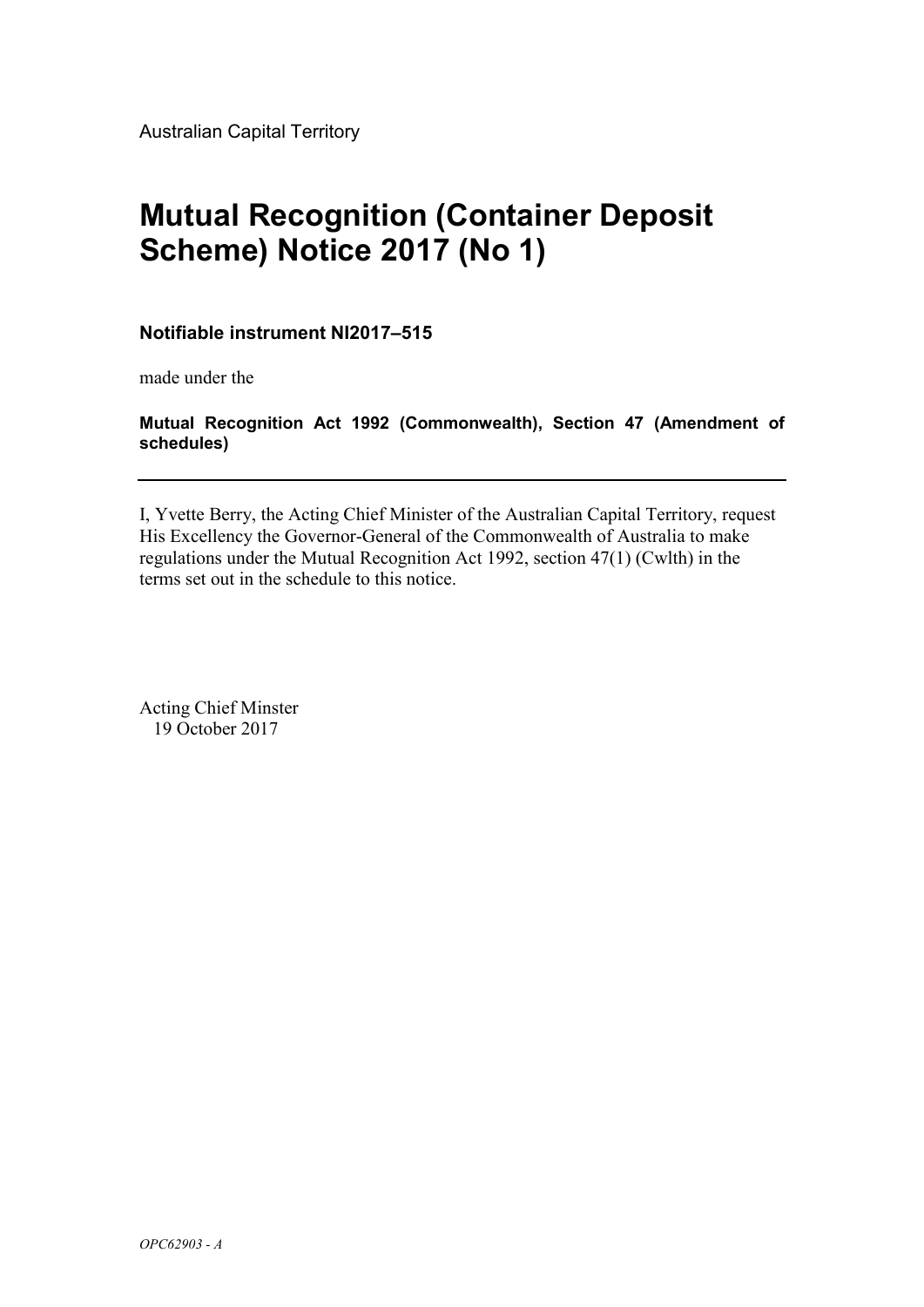**Schedule to Mutual Recognition (Container Deposit Scheme) Notice 2017 (No 1)**



# **Mutual Recognition Amendment (NSW Container Deposit Scheme) Regulations 2017**

I, General the Honourable Sir Peter Cosgrove AK MC (Ret'd), Governor-General of the Commonwealth of Australia, acting with the advice of the Federal Executive Council, make the following regulations.

Dated 2017

Peter Cosgrove Governor-General

By His Excellency's Command

Craig Laundy Assistant Minister for Industry, Innovation and Science Parliamentary Secretary to the Minister for Industry, Innovation and Science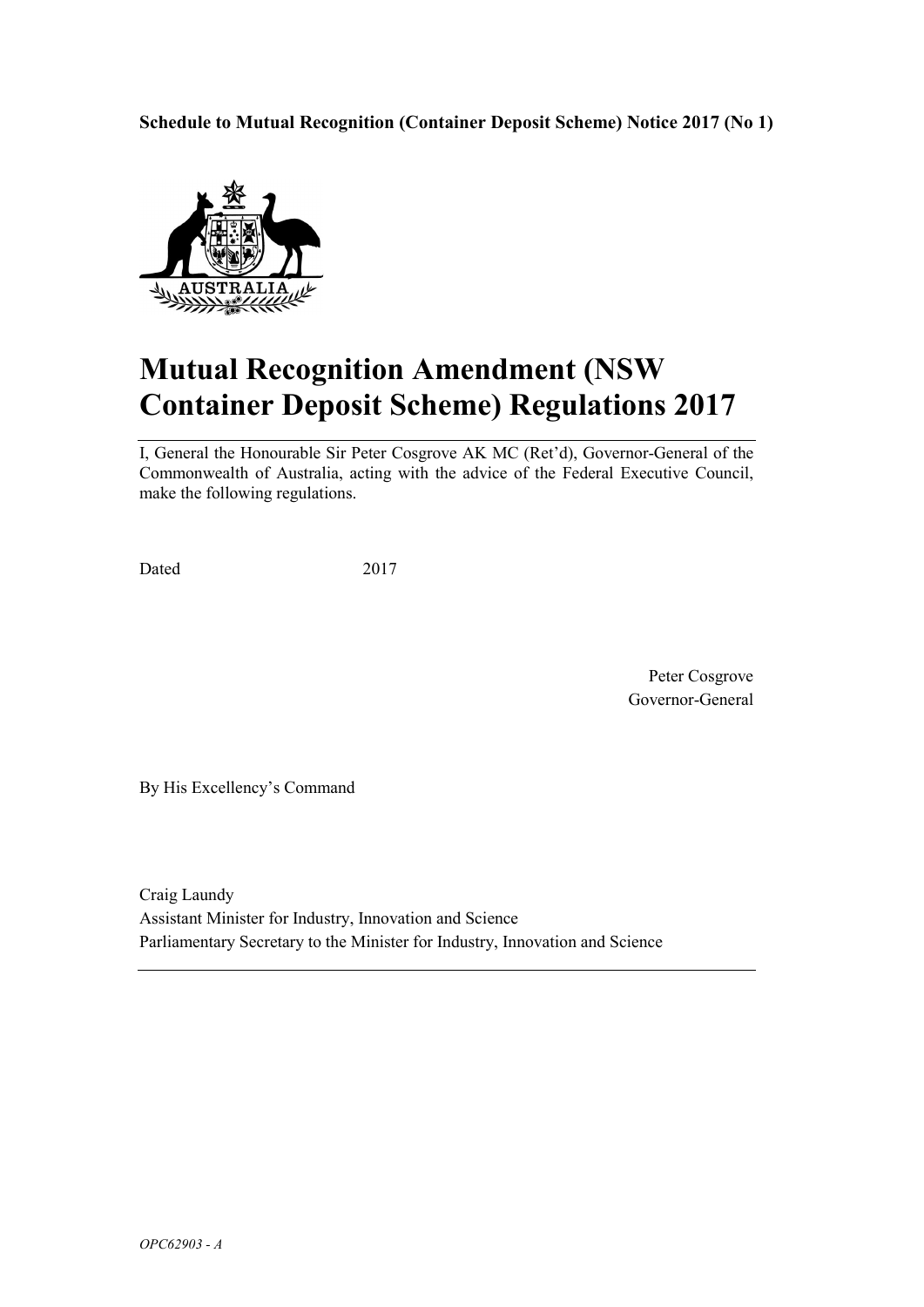## Contents

### **Schedule 1-Amendments**

Mutual Recognition Act 1992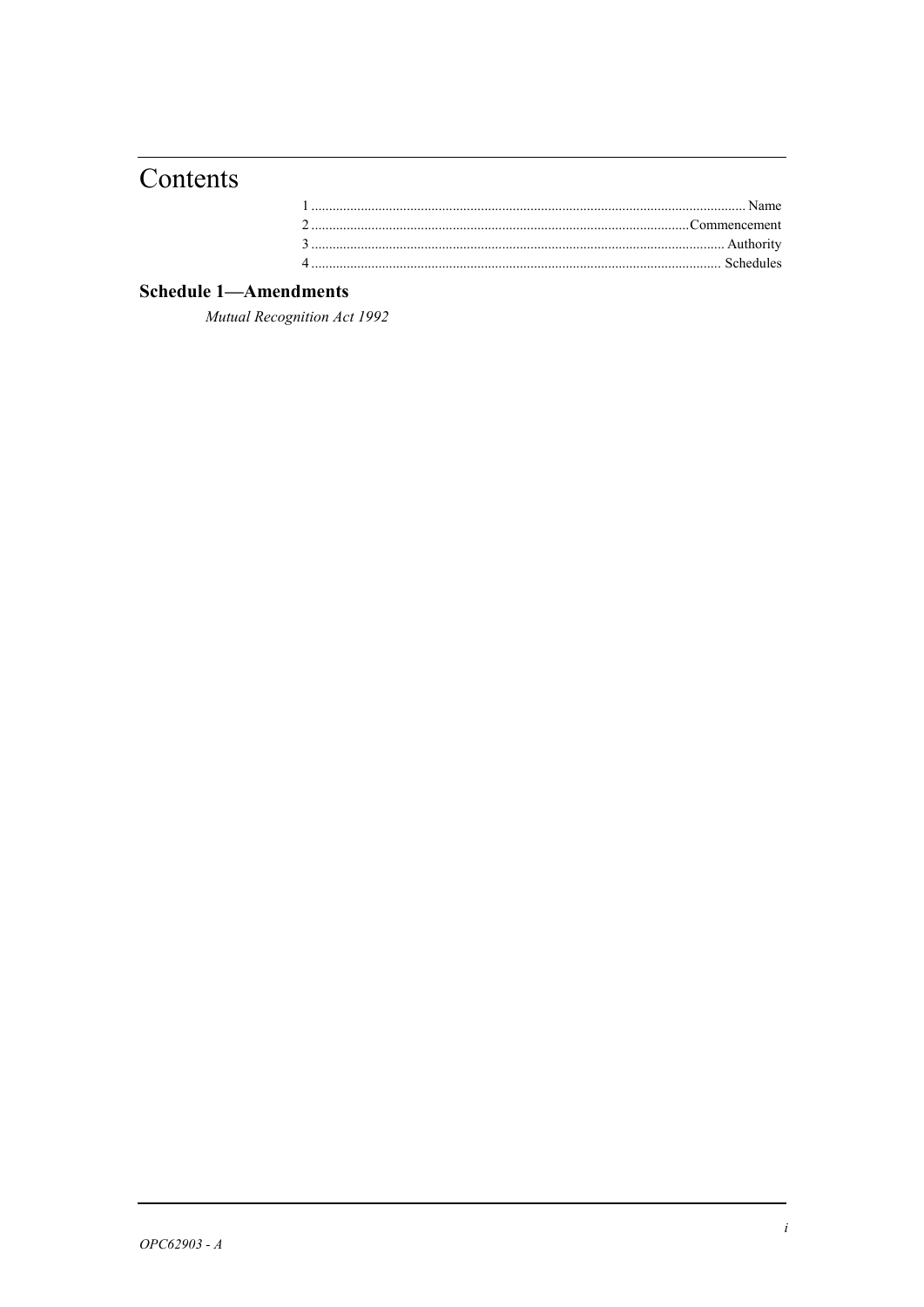### **1 Name**

1.

This instrument is the *Mutual Recognition Amendment (NSW Container Deposit Scheme) Regulations 2017.*

### **2 Commencement**

(1) Each provision of this instrument specified in column 1 of the table commences, or is taken to have commenced, in accordance with column 2 of the table. Any other statement in column 2 has effect according to its terms.

| <b>Commencement information</b>    |                                              |                     |  |
|------------------------------------|----------------------------------------------|---------------------|--|
| Column 1                           | Column 2                                     | Column 3            |  |
| <b>Provisions</b>                  | Commencement                                 | <b>Date/Details</b> |  |
| 1. The whole of this<br>instrument | The day after this instrument is registered. |                     |  |

Note: This table relates only to the provisions of this instrument as originally made. It will not be amended to deal with any later amendments of this instrument.

(2) Any information in column 3 of the table is not part of this instrument. Information may be inserted in this column, or information in it may be edited, in any published version of this instrument.

### **3 Authority**

This instrument is made under subsection 47(1) of the *Mutual Recognition Act 1992*.

### **4 Schedules**

Legislation that is specified in a Schedule to this instrument is amended or repealed as set out in the applicable items in the Schedule concerned, and any other item in a Schedule to this instrument has effect according to its terms.